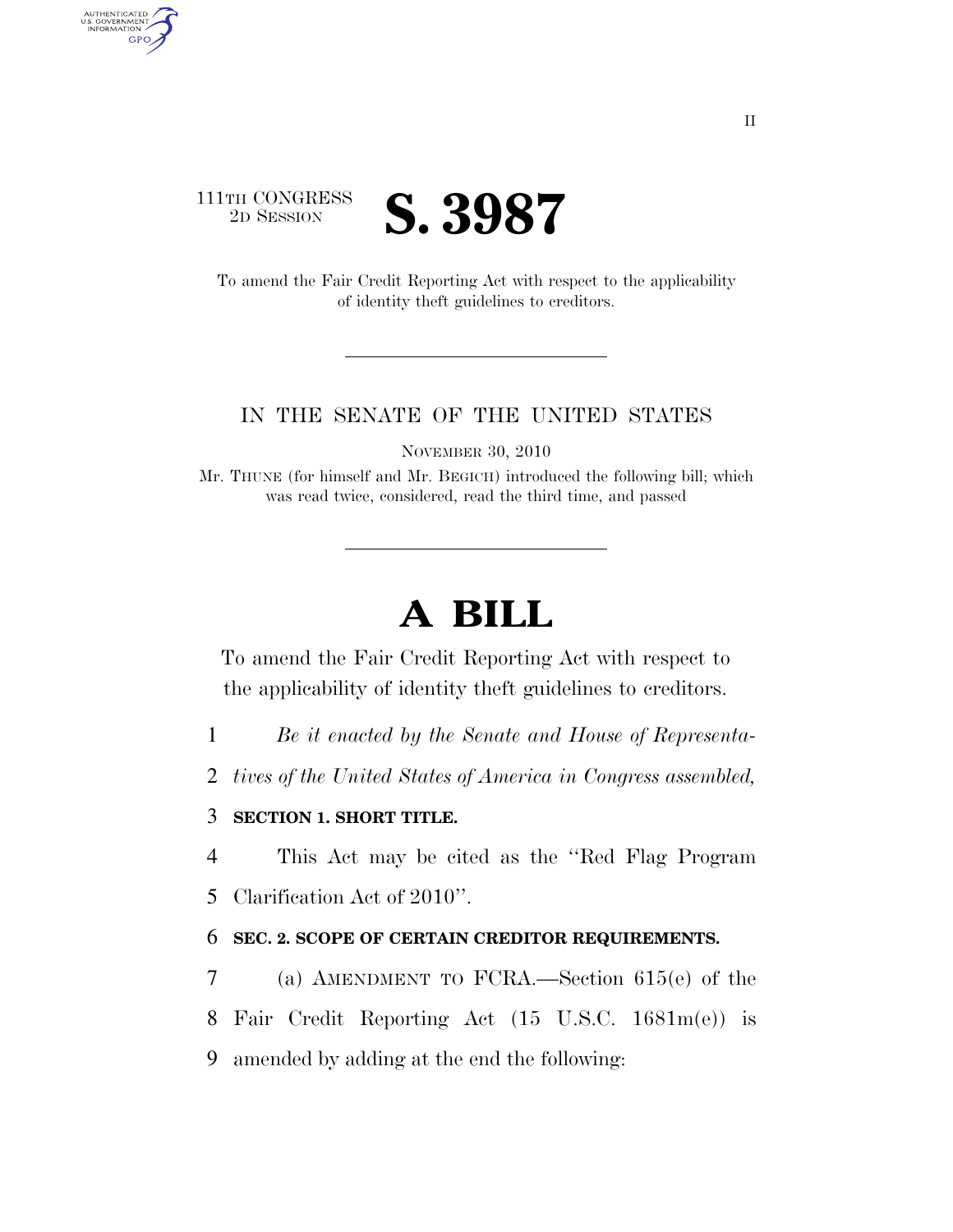| $\mathbf{1}$   | "(4) DEFINITIONS.—As used in this subsection,        |
|----------------|------------------------------------------------------|
| $\overline{2}$ | the term 'creditor'—                                 |
| 3              | $\lq\lq$ means a creditor, as defined in sec-        |
| $\overline{4}$ | tion 702 of the Equal Credit Opportunity Act         |
| 5              | $(15 \tU.S.C. 1691a)$ , that regularly and in the    |
| 6              | ordinary course of business—                         |
| $\tau$         | "(i) obtains or uses consumer reports,               |
| 8              | directly or indirectly, in connection with a         |
| 9              | credit transaction;                                  |
| 10             | "(ii) furnishes information to con-                  |
| 11             | sumer reporting agencies, as described in            |
| 12             | section 623, in connection with a credit             |
| 13             | transaction; or                                      |
| 14             | "(iii) advances funds to or on behalf                |
| 15             | of a person, based on an obligation of the           |
| 16             | person to repay the funds or repayable               |
| 17             | from specific property pledged by or on be-          |
| 18             | half of the person;                                  |
| 19             | "(B) does not include a creditor described           |
| 20             | in subparagraph $(A)(iii)$ that advances funds on    |
| 21             | behalf of a person for expenses incidental to a      |
| 22             | service provided by the creditor to that person;     |
| 23             | and                                                  |
| 24             | $\lq\lq$ (C) includes any other type of creditor, as |
| 25             | defined in that section 702, as the agency de-       |